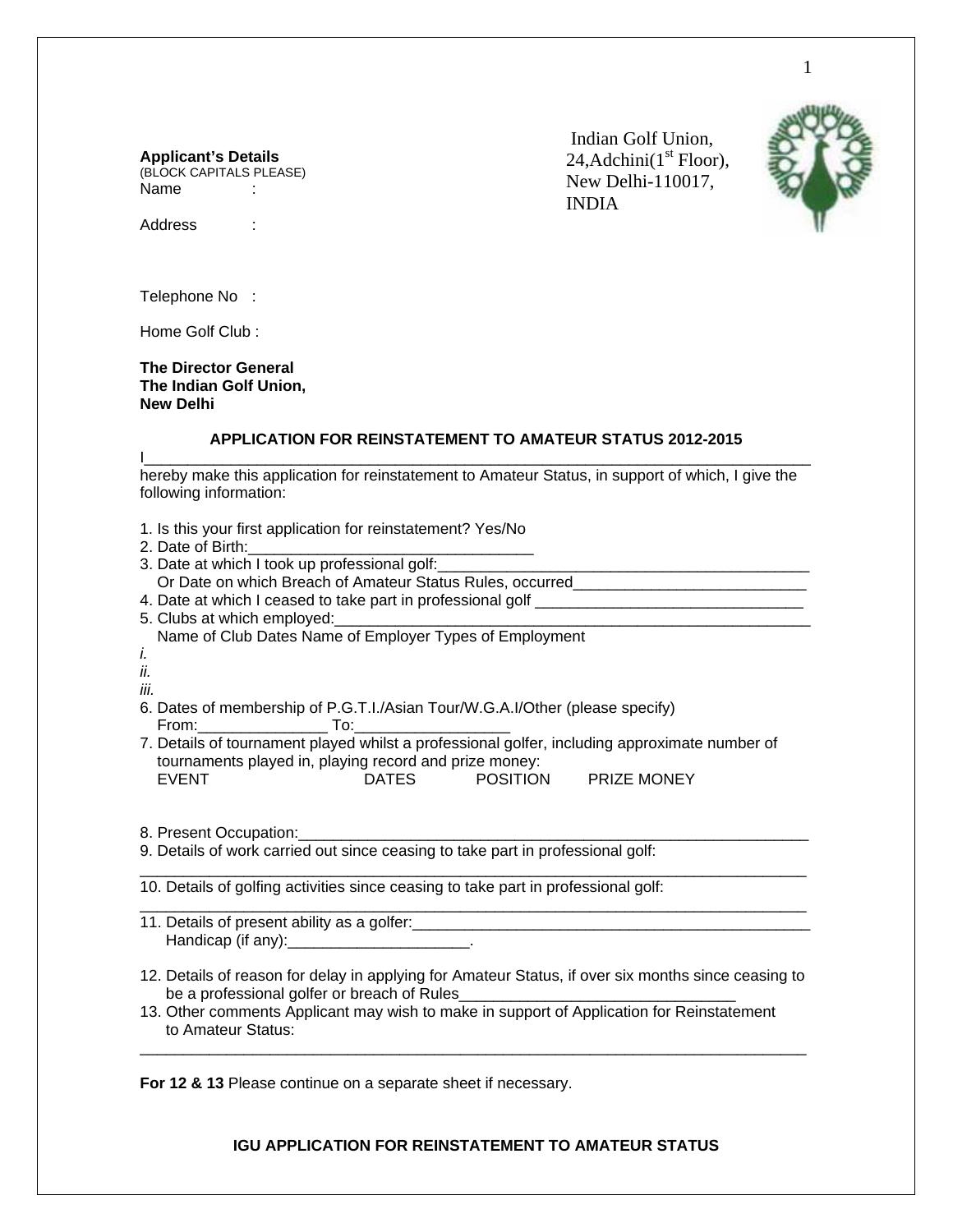

## **CERTIFICATION OF APPLICANT'S INFORMATION**

I certify that I have not infringed the Rules of Amateur Status in any way whatsoever since (date that you ceased to take part in professional golf)

Please give details of last infringement (i.e. last act as professional golfer/coach/acceptance on non-approved prize etc). \_\_\_\_\_\_\_\_\_\_\_\_\_\_\_\_\_\_\_\_\_\_\_\_\_\_\_\_\_\_\_\_\_\_\_\_\_\_\_\_\_\_\_\_\_\_\_\_\_\_\_\_\_\_\_\_\_\_\_\_\_\_\_\_\_\_\_\_\_\_\_\_\_\_\_\_\_

\_\_\_\_\_\_\_\_\_\_\_\_\_\_\_\_\_\_\_\_\_\_\_\_\_\_\_\_\_\_\_\_\_\_\_\_\_\_\_\_\_\_\_\_\_\_\_\_\_\_\_\_\_\_\_\_\_\_\_\_\_\_\_\_\_\_\_\_\_\_\_\_\_\_\_\_\_ \_\_\_\_\_\_\_\_\_\_\_\_\_\_\_\_\_\_\_\_\_\_\_\_\_\_\_\_\_\_\_\_\_\_\_\_\_\_\_\_\_\_\_\_\_\_\_\_\_\_\_\_\_\_\_\_\_\_\_\_\_\_\_\_\_\_\_\_\_\_\_\_\_\_\_\_

I further certify that all the information given in this application is true:

Date of application: Signature:

## **FOR ALL APPLICANTS**

To be completed by Secretary of the State Association and forwarded to the IGU.

I have checked the statements made by: in his application for reinstatement, with particular reference to Paras 9, 10 and 11 and as far as I am aware the Applicant has not infringed the Rules of Amateur Status since\_\_\_\_\_\_\_ being the date given in the application.

Name: State Association: Date:

**BY IGU**  (To be completed by the IGU)

The PGTI/Relevant Body

I forward the application for reinstatement submitted by:

Name: Director General, The Indian Golf Union Date: